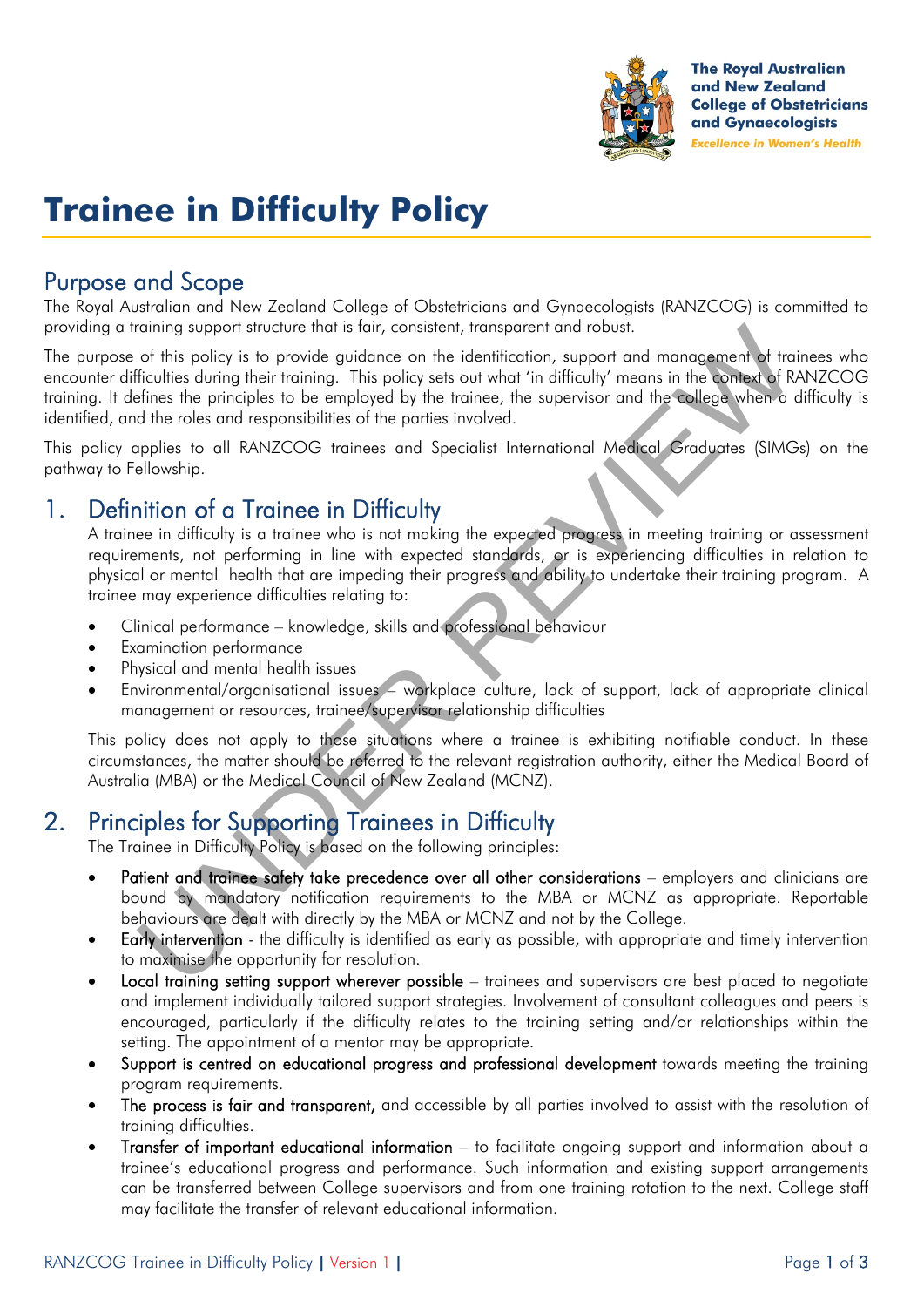Support is focused and centred on solutions – appropriate support and guidance is provided to a trainee in difficulty and is centred on solutions within available resources. The trainee is an active participant throughout the process.

## 3. Roles and Responsibilities

#### 3.1 Trainees

Trainees play a key role in managing and directing their own learning within the RANZCOG training programs. Trainees have a responsibility to:

- Actively seek and receive feedback on their performance and progress in training.
- Speak to their Training Supervisor or Mentor if they are aware of an issue impacting on their ability to progress.
- Actively participate in any support processes put in place, including any learning development plans, if required, to address identified difficulties.
- Seek professional health advice if needed.
- Seek confidential advice from the relevant Committee Chair or representative on the Trainees' Committee.
- Notify their employer regarding any workplace difficulties. Be aware of and refer to their employer's workplace policies. Issues related to employment and the management of these are the responsibility of the employer and not the College.
- Attempt to resolve the difficulty in the training setting, in collaboration with their Training Supervisor and/or ITP Coordinator before notifying the relevant Committee Chair.
- Notify the relevant Regional Office about any unresolved training setting or supervision difficulties and/or the Manger of Training Services/Director of Education & Training at College House.

#### 3.2 Training Supervisors

Training Supervisors have responsibilities to both the College and the trainee's employer. Supervisors have a responsibility to:

- Provide frequent and constructive feedback to the trainee regarding their performance and progress in training.
- Identify, assess, support and manage trainees who encounter difficulty in training, including the development of learning plans if required.
- Maintain confidential records of any relevant incidents or conversations with the trainee.
- Notify the relevant ITP Coordinator and/or Committee Chair where an educational difficulty needs to be reviewed and further monitored.
- From the planet of the state of the state of the state of the state of the control of the state of the state of the proportional fellow is the method. In dialytime chain the proportion of the France Contribution of the Fra Be aware of and refer to their employer's workplace policies. Notify the employer regarding any workplace difficulties that have been identified. Issues related to employment and the management of these are the responsibility of the employer and not the College.
- Recommend the trainee contact the training site's Employee Assistance Program (EAP) for confidential, fully subsidised external professional counselling and support if needed.
- Ensure that ongoing support is delivered to the trainee where a trainee moves training sites. This includes the handover and implementation of an existing Learning Development Plan.
- Notify the relevant Committee Chair about any unresolved training setting or supervision difficulties.
- Ensure the appropriate workplace policies are adhered to and involve Human Resources personnel when required.
- Immediately notify the senior management of the employing institute if they become aware of serious mental health or other issues potentially affecting the safety of the trainee, patients or others.
- Mandatory report where necessary in accordance with Medical Registration Authority and other legal requirements, where there is a concern for risk to patient safety.

At any stage, Training Supervisors may communicate directly and confidentially with the relevant Committee Chair who may then advise on additional support that could be provided, including further escalation if considered necessary.